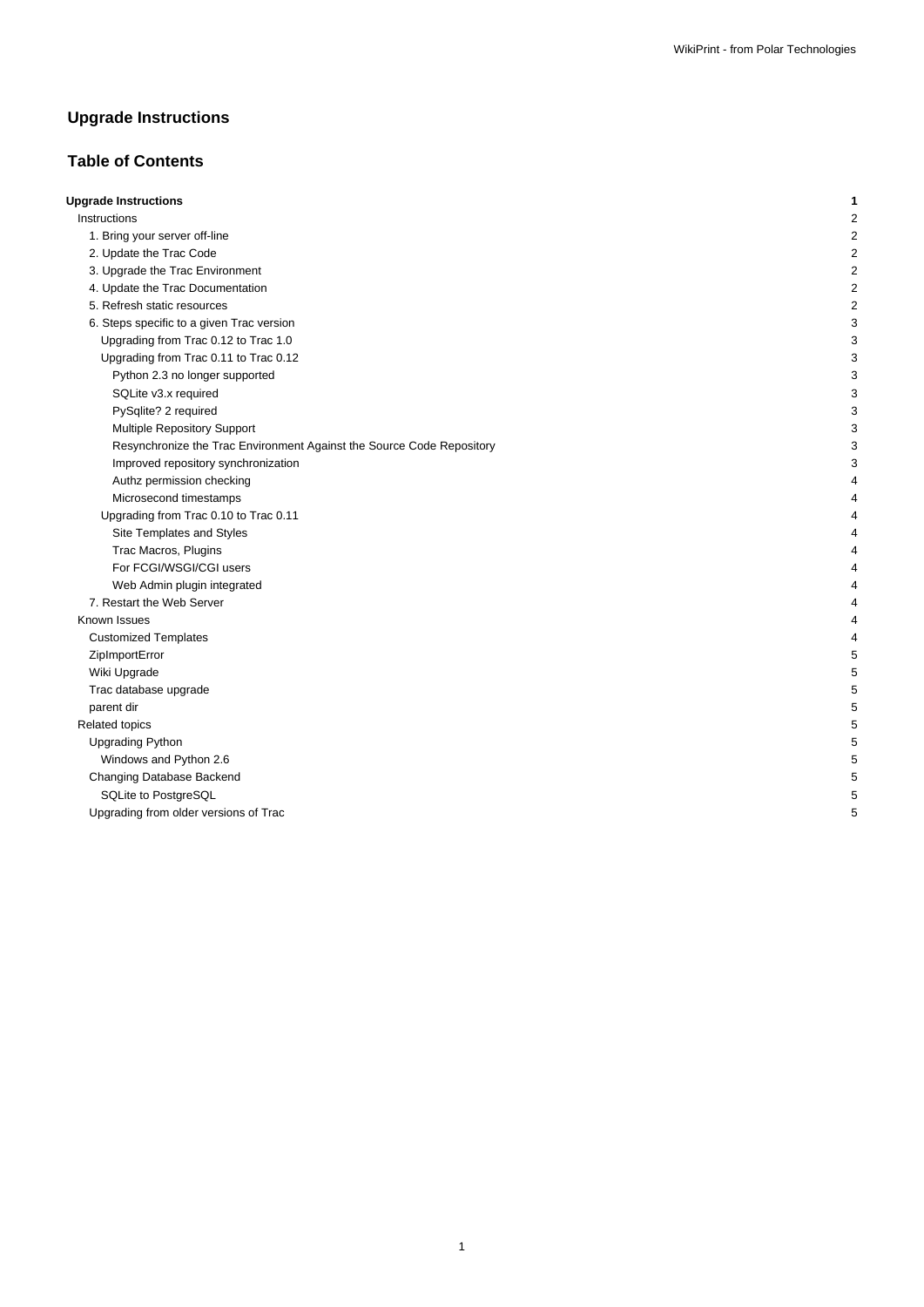## **Instructions**

Typically, there are seven steps involved in upgrading to a newer version of Trac:

#### **1. Bring your server off-line**

It is not a good idea to update a running server: the server processes may have parts of the current packages cached in memory, and updating the code will likely trigger [internal errors](https://meteo.unican.es/trac/wiki/TracUpgrade#ZipImportError).

#### **2. Update the Trac Code**

Get the new version as described in **[TracInstall](https://meteo.unican.es/trac/wiki/TracInstall)**, or your operating system specific procedure.

If you already have a 0.11 version of Trac installed via easy\_install, it might be easiest to also use easy\_install to upgrade your Trac installation:

# easy\_install --upgrade Trac==0.12

If you do a manual (not operating system-specific) upgrade, you should also stop any running Trac servers before the installation. Doing "hot" upgrades is not advised, especially on Windows ([?#7265](http://trac.edgewall.org/intertrac/%237265)).

You may also want to remove the pre-existing Trac code by deleting the trac directory from the Python lib/site-packages directory, or remove Trac .egg files from former versions. The location of the site-packages directory depends on the operating system and the location in which Python was installed. However, the following locations are typical:

- on Linux: /usr/lib/python2.X/site-packages
- on Windows: C:\Python2.X\lib\site-packages
- on MacOSX: /Library/Python/2.X/site-packages

You may also want to remove the Trac cgi-bin, htdocs, templates and wiki-default directories that are commonly found in a directory called share/trac. (The exact location depends on your platform.)

This cleanup is not mandatory, but makes it easier to troubleshoot issues later on, as you won't waste your time looking at code or templates from a previous release that are not being used anymore... As usual, make a backup before actually deleting things.

## **3. Upgrade the Trac Environment**

Environment upgrades are not necessary for minor version releases unless otherwise noted.

After restarting, Trac should show the instances which need a manual upgrade via the automated upgrade scripts to ease the pain. These scripts are run via [trac-admin:](https://meteo.unican.es/trac/wiki/TracAdmin)

trac-admin /path/to/projenv upgrade

This command will do nothing if the environment is already up-to-date.

Note that a backup of your database will be performed automatically prior to the upgrade. This feature is relatively new for the PostgreSQL or MySQL database backends, so if it fails, you will have to backup the database manually. Then, to perform the actual upgrade, run:

trac-admin /path/to/projenv upgrade --no-backup

#### **4. Update the Trac Documentation**

Every [Trac environment](https://meteo.unican.es/trac/wiki/TracEnvironment) includes a copy of the Trac documentation for the installed version. As you probably want to keep the included documentation in sync with the installed version of Trac, [trac-admin](https://meteo.unican.es/trac/wiki/TracAdmin) provides a command to upgrade the documentation:

trac-admin /path/to/projenv wiki upgrade

Note that this procedure will leave your WikiStart page intact.

## **5. Refresh static resources**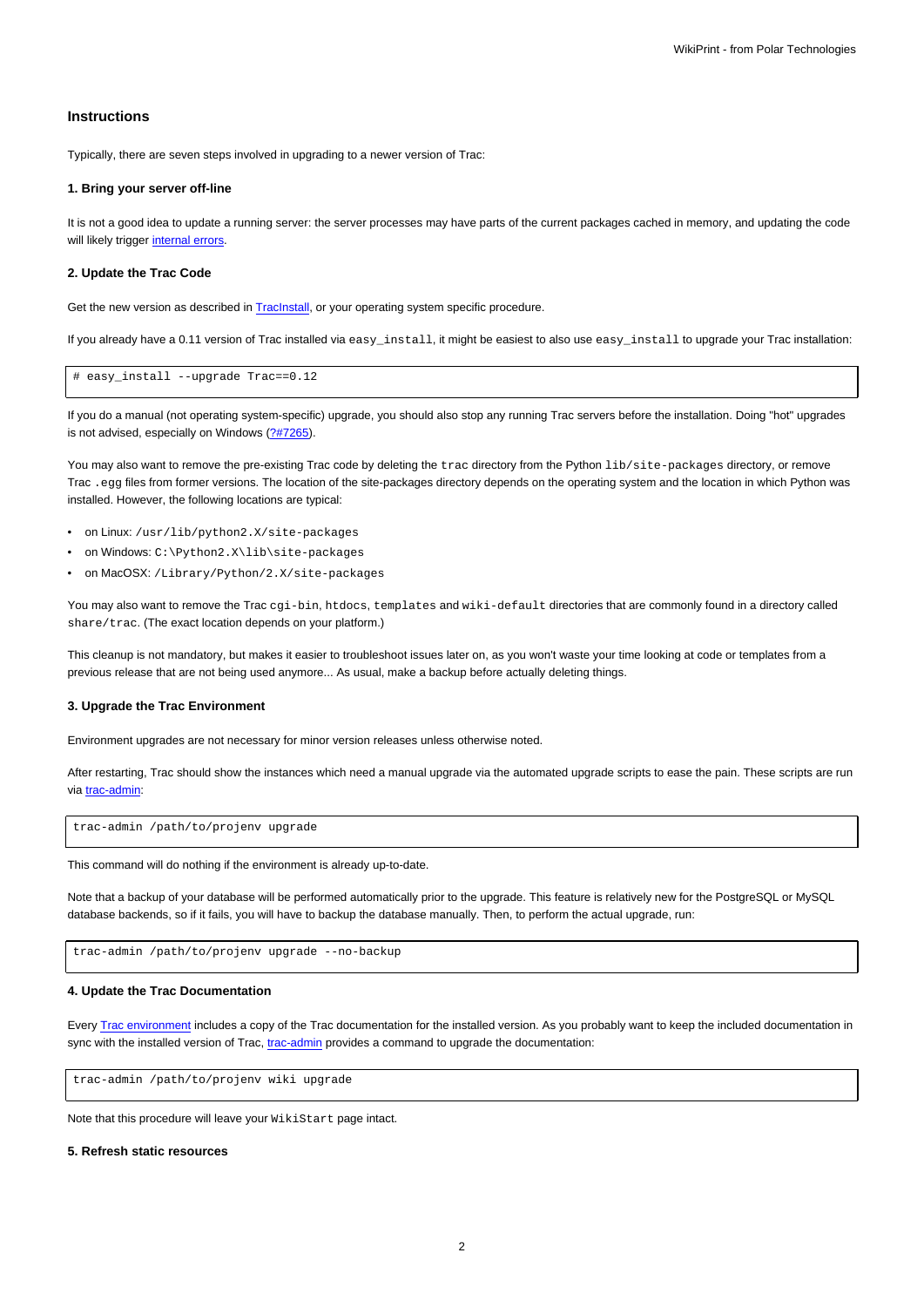If you have set up a web server to give out static resources directly (accessed using the /chrome/ URL) then you will need to refresh them using the same command:

trac-admin /path/to/env deploy /deploy/path

this will extract static resources and CGI scripts (trac.wsgi, etc) from new Trac version and its plugins into /deploy/path.

Some web browsers (IE, Opera) cache CSS and Javascript files aggressively, so you may need to instruct your users to manually erase the contents of their browser's cache, a forced refreshed (<F5>) should be enough.

#### **6. Steps specific to a given Trac version**

#### **Upgrading from Trac 0.12 to Trac 1.0**

The Trac components for Subversion support are no longer enabled by default. To enable the svn support, you need to make sure the tracopt.versioncontrol.svn components are enabled, for example by setting the following in the [TracIni:](https://meteo.unican.es/trac/wiki/TracIni)

```
[components]
tracopt.versioncontrol.svn.* = enabled
```
The upgrade procedure should take care of this and change the Traclni appropriately, unless you already had the svn components explicitly disabled.

Another step in the automatic upgrade will change the way the attachments are stored. If you're a bit paranoid, you might want to take a backup of the attachments directory before upgrading (but if you are, you already did a full copy of the environment, no?). In case the attachments directory contains some files which are not attachments, the last step of the migration to the new layout will fail: the deletion of the now unused attachments directory can't be done if there are still files and folders in it. You may ignore this error, but better go have a look to these files, move them elsewhere and remove the attachments directory manually to cleanup the environment. The attachments themselves are now all located in your environment below the files/attachments directory.

#### **Upgrading from Trac 0.11 to Trac 0.12**

## **Python 2.3 no longer supported**

The minimum supported version of python is now 2.4

#### **SQLite v3.x required**

SQLite v2.x is no longer supported. If you still use a Trac database of this format, you'll need to convert it to SQLite v3.x first. See [?PySqlite#UpgradingSQLitefrom2.xto3.x](http://trac.edgewall.org/intertrac/PySqlite%23UpgradingSQLitefrom2.xto3.x) for details.

#### **PySqlite? 2 required**

PySqlite? 1.1.x is no longer supported. Please install 2.5.5 or later if possible (see [Trac database upgrade](https://meteo.unican.es/trac/wiki/TracUpgrade#Tracdatabaseupgrade) below).

#### **Multiple Repository Support**

The latest version includes support for multiple repositories. If you plan to add more repositories to your Trac instance, please refer to [TracRepositoryAdmin#Migration.](https://meteo.unican.es/trac/wiki/TracRepositoryAdmin#Migration)

This may be of interest to users with only one repository, since there's now a way to avoid the potentially costly resync check at every request.

## **Resynchronize the Trac Environment Against the Source Code Repository**

Each [Trac environment](https://meteo.unican.es/trac/wiki/TracEnvironment) must be resynchronized against the source code repository in order to avoid errors such as "[?No changeset ??? in the](http://trac.edgewall.org/ticket/6120) [repository](http://trac.edgewall.org/ticket/6120)" while browsing the source through the Trac interface:

trac-admin /path/to/projenv repository resync '\*'

#### **Improved repository synchronization**

In addition to supporting multiple repositories, there is now a more efficient method for synchronizing Trac and your repositories.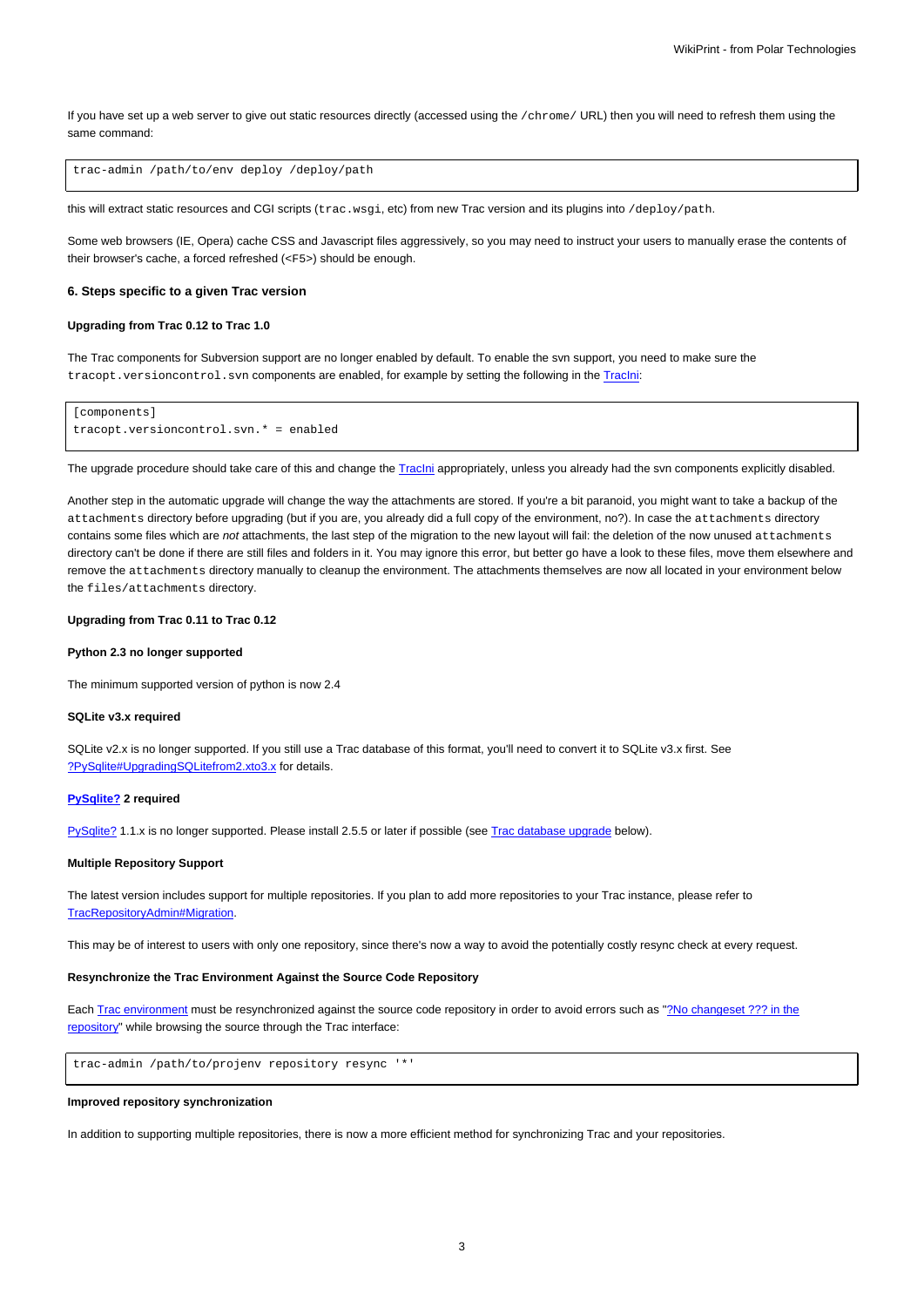While you can keep the same synchronization as in 0.11 adding the post-commit hook as outlined in [TracRepositoryAdmin#Synchronization](https://meteo.unican.es/trac/wiki/TracRepositoryAdmin#Synchronization) and [TracRepositoryAdmin#ExplicitSync](https://meteo.unican.es/trac/wiki/TracRepositoryAdmin#ExplicitSync) will allow more efficient synchronization and is more or less required for multiple repositories.

Note that if you were using the trac-post-commit-hook, you're strongly advised to upgrade it to the new hook documented in the above references and [here](https://meteo.unican.es/trac/wiki/TracWorkflow#Howtocombinethetracopt.ticket.commit_updaterwiththetestingworkflow), as the old hook will not work with anything else than the default repository and even for this case, it won't trigger the appropriate notifications.

#### **Authz permission checking**

The authz permission checking has been migrated to a fine-grained permission policy. If you use authz permissions (aka [trac] authz\_file and authz\_module\_name), you must add AuthzSourcePolicy in front of your permission policies in [trac] permission\_policies. You must also remove BROWSER\_VIEW, CHANGESET\_VIEW, FILE\_VIEW and LOG\_VIEW from your global permissions (with trac-admin \$ENV permission remove or the "Permissions" admin panel).

## **Microsecond timestamps**

All timestamps in database tables (except the session table) have been changed from "seconds since epoch" to "microseconds since epoch" values. This change should be transparent to most users, except for custom reports. If any of your reports use date/time columns in calculations (e.g. to pass them to datetime()), you must divide the values retrieved from the database by 1'000'000. Similarly, if a report provides a calculated value to be displayed as a date/time (i.e. with a column named "time", "datetime", "changetime", "date", "created" or "modified"), you must provide a microsecond timestamp, that is, multiply your previous calculation with 1'000'000.

## **Upgrading from Trac 0.10 to Trac 0.11**

#### **Site Templates and Styles**

The templating engine has changed in 0.11 to Genshi, please look at [TracInterfaceCustomization](https://meteo.unican.es/trac/wiki/TracInterfaceCustomization) for more information.

If you are using custom CSS styles or modified templates in the templates directory of the [TracEnvironment](https://meteo.unican.es/trac/wiki/TracEnvironment), you will need to convert them to the Genshi way of doing things. To continue to use your style sheet, follow the instructions at [TracInterfaceCustomization#SiteAppearance.](https://meteo.unican.es/trac/wiki/TracInterfaceCustomization#SiteAppearance)

#### **Trac Macros, Plugins**

The Trac macros will need to be adapted, as the old-style wiki-macros are not supported anymore (due to the drop of [?ClearSilver](http://trac.edgewall.org/intertrac/ClearSilver) and the HDF); they need to be converted to the new-style macros, see [WikiMacros](https://meteo.unican.es/trac/wiki/WikiMacros). When they are converted to the new style, they need to be placed into the plugins directory instead and not wiki-macros, which is no longer scanned for macros or plugins.

## **For FCGI/WSGI/CGI users**

For those who run Trac under the CGI environment, run this command in order to obtain the trac.\*gi file:

```
trac-admin /path/to/env deploy /deploy/directory/path
```
This will create a deploy directory with the following two subdirectories: cgi-bin and htdocs. Then update your Apache configuration file httpd.conf with this new trac.cgi location and htdocs location.

#### **Web Admin plugin integrated**

If you had the webadmin plugin installed, you can uninstall it as it is part of the Trac code base since 0.11.

#### **7. Restart the Web Server**

If you are not running [CGI,](https://meteo.unican.es/trac/wiki/TracCgi) reload the new Trac code by restarting your web server.

#### **Known Issues**

Things you should pay attention to, while upgrading.

#### **Customized Templates**

Trac supports customization of its Genshi templates by placing copies of the templates in the <env>/templates folder of your [environment](https://meteo.unican.es/trac/wiki/TracEnvironment) or in a common location specified in th[e \[inherit\] templates\\_dir](https://meteo.unican.es/trac/wiki/TracIni#GlobalConfiguration) configuration setting. If you choose to do so, be wary that you will need to repeat your changes manually on a copy of the new templates when you upgrade to a new release of Trac (even a minor one), as the templates will likely evolve. So keep a diff around ;-)